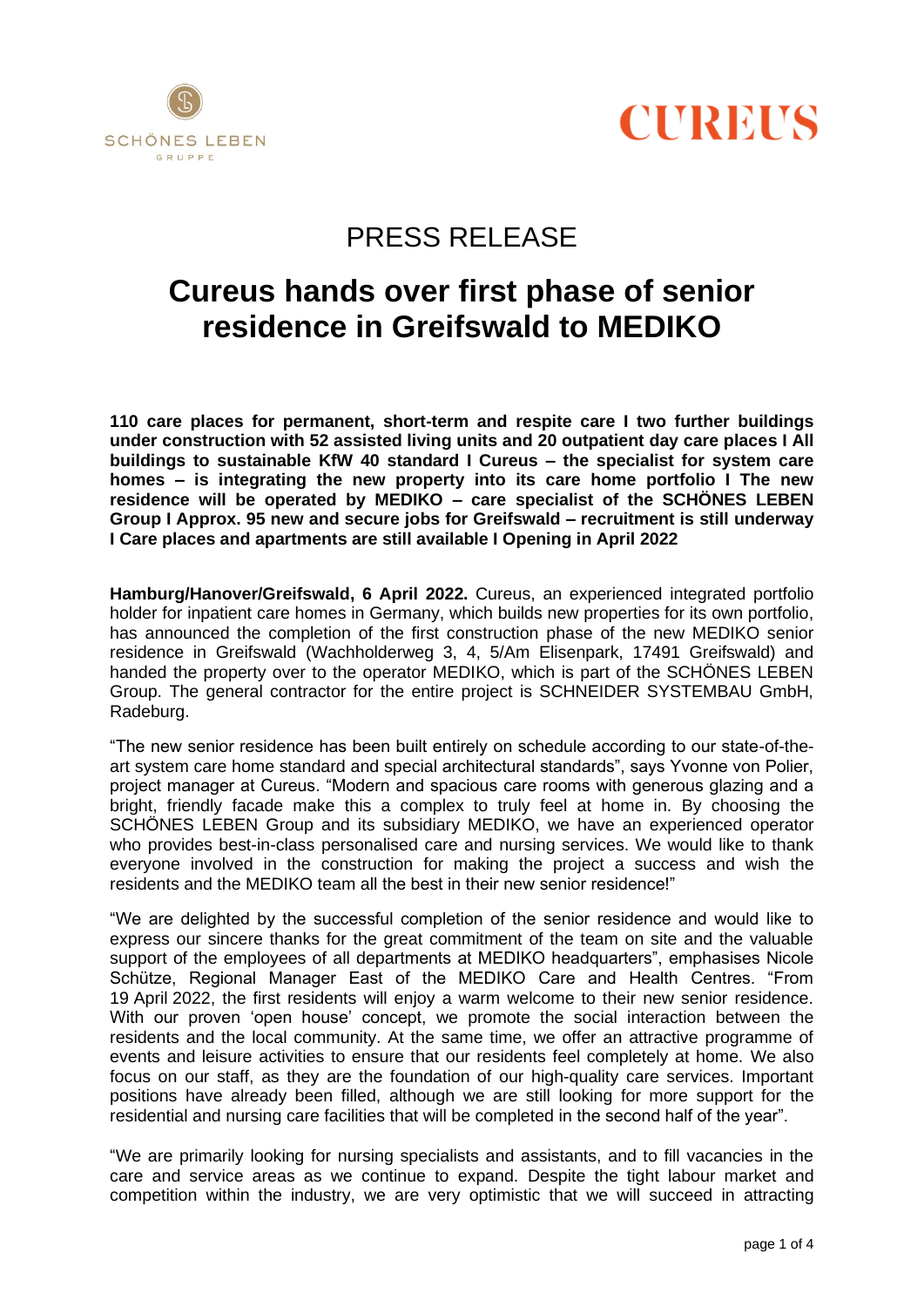



employees from Greifswald and the surrounding area", Nicole Schütze is convinced. "MEDIKO is an attractive and reliable employer and operates in a secure and rapidly growing industry. In addition to permanent employment contracts, attractive remuneration and a wide range of training and further education opportunities, we also provide our employees with an attractive package of additional benefits, such as discounted shopping via our employee portal, a subsidised company pension scheme, childcare costs and a travel allowance. In addition, we create optimal working conditions in Greifswald. With this modern new residence, we have created an attractive working environment where our employees will feel at ease, and provide state-of-the-art tools and equipment to make their work easier", Nicole Schütze continues. If you're interested, please apply by email to [info@greifswald](mailto:info@greifswald-seniorenresidenz.de)[seniorenresidenz.de.](mailto:info@greifswald-seniorenresidenz.de)

### **Living and working in the MEDIKO senior residence Greifswald**

The last vacant care places for full inpatient permanent and short-term care are still available and applications are already being accepted for care and assisted living units in the second construction phase. Prospective residents can find out more on the senior residence's dedicated website: [www.greifswald-seniorenresidenz.de.](http://www.greifswald-seniorenresidenz.de/)

Interested residents and employees are invited to contact the senior residence in Greifswald directly. In time for the residence's inauguration, more than 25 employees have already taken up their work. After completion of the second construction phase, there will be a total of approximately 95 employees working here. Applications are possible at [info@greifswald](mailto:info@greifswald-seniorenresidenz.de)[seniorenresidenz.de.](mailto:info@greifswald-seniorenresidenz.de)

### **Modern care centre with a comprehensive range of services**

The senior residence has four full floors and a partial basement. In addition to communal and technical services rooms, the ground floor also contains nursing rooms, a hair salon, therapy rooms and a restaurant serving fresh meals. All of these facilities will also be open to members of the local community and residents in the adjacent assisted living units, thereby promoting social ties with the neighbourhood and the surrounding residential area.

The 110 single rooms are divided into seven cosy living groups, each with its own living and lounge area. There will be one living group on the ground floor and two more on each of the upper floors. All of the rooms are bright single rooms with their own bathrooms and are completely barrier-free, including 26 rooms that have been specially designed to meet the needs of wheelchair users. Residents in some of the rooms will also have the option of installing their own furnishings and accessories to create a private, homely atmosphere and add to the residence's homely comforts.

## **Second phase with 52 assisted living units and 20 outpatient day care places in two further buildings is under construction**

The second construction phase, scheduled for completion in autumn 2022, consists of two buildings with a total gross floor area of around 4,300 square metres. Building 1 will be home to 20 outpatient day care places on the ground floor. On the two full floors above, there will be another 14 barrier-free and spacious assisted living units for one to two people, two of which will be fully wheelchair accessible. Building 2 will have a common room and terrace, as well as 20 wheelchair-accessible units.

Further information and details on the entire MEDIKO senior residence complex in Greifswald can be found [here in our announcement of 18 June 2021.](https://cureus.de/en/company/media/press-releases/Cureus-enters-final-construction-phase-of-MEDIKO-senior-residence-in-Greifswald)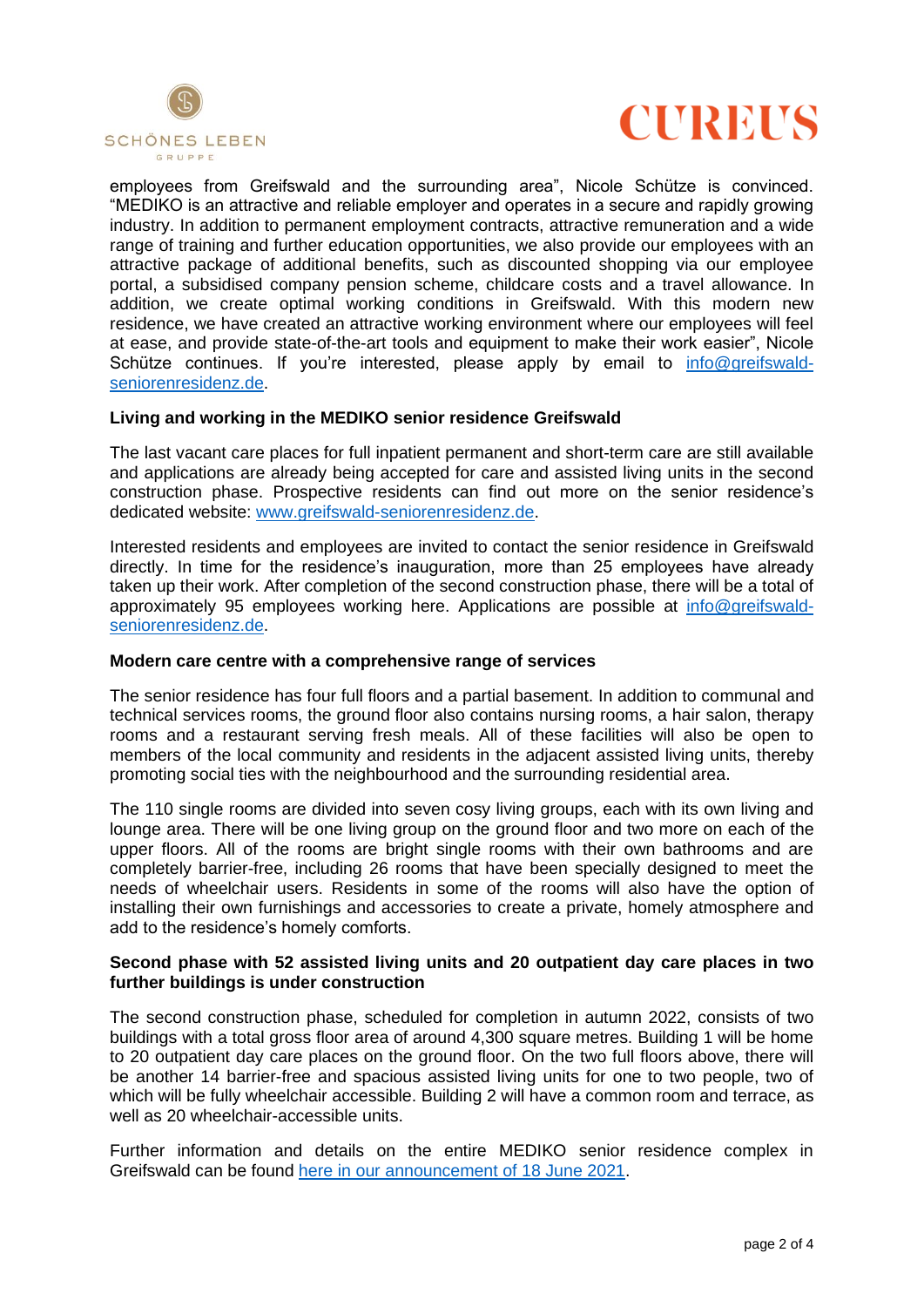



### **Giving care the space it needs**

Many people are aware of the shortage of nursing staff and are actively implementing appropriate measures to solve the shortage, but there is little awareness of the undersupply of nursing homes. According to a recent study by bulwiengesa [\(details here\)](https://cureus.de/en/market-survey), up to 600,000 new care places need to be built across Germany by 2040, but construction is lagging behind. Cureus is constantly on the lookout for new plots of land to implement its proprietary system approach and accelerate the construction of modern care facilities. Property offers can be sent to [ankauf@cureus.de](mailto:ankauf@cureus.de) at any time.

#### **Images & Downloads**



**Photo:** Handover first phase of MEDIKO Seniorenresidenz Greifswald, f.l. Nicole Schütze, MEDIKO Regional Manager, Yvonne von Polier, Cureus Project Manager, with apple tree, Mecklenburg-Western Pomerania, a project of Cureus *[…Download here…](https://cureus.de/download_file/724/0)* **Copyright:** Cureus



**Visualisation:** Project MEDIKO Seniorenresidenz Greifswald, care home building, Mecklenburg-Western Pomerania, a project of **Cureus** 

*[…Download here…](https://cureus.de/download_file/372/690)*

**Copyright:** Plan & Bauwerk (Winsen/Aller), Jan von Hörsten



**Whitepaper** "Optimised, unique, scalable – care home properties following a system" (only available in German) *[…Download here…](https://cureus.de/download_file/121/0)*

### **About Cureus GmbH**

Cureus GmbH is based in Hamburg and is an integrated property company in the German care home sector with more than 15 years of experience and a team of c. 140 employees developing properties for the portfolio managed by Cureus.



With the "system care home" – named as "Outstanding [Innovation"](https://www.zia-innovationsradar.de/) by the industry association  $ZIA -$  Cureus has developed an innovative new standard for full inpatient care and assisted living facilities, which can be implemented as a scalable, location-agnostic solution. Aligned to both current

legislative requirements and the needs of operators, residents and local authorities, the senior residences and care homes developed by Cureus GmbH establish new, uniform standards and represent a highly efficient product that combines greater cost effectiveness in care with improved quality of living and service. [www.cureus.de/en](http://www.cureus.de/en)